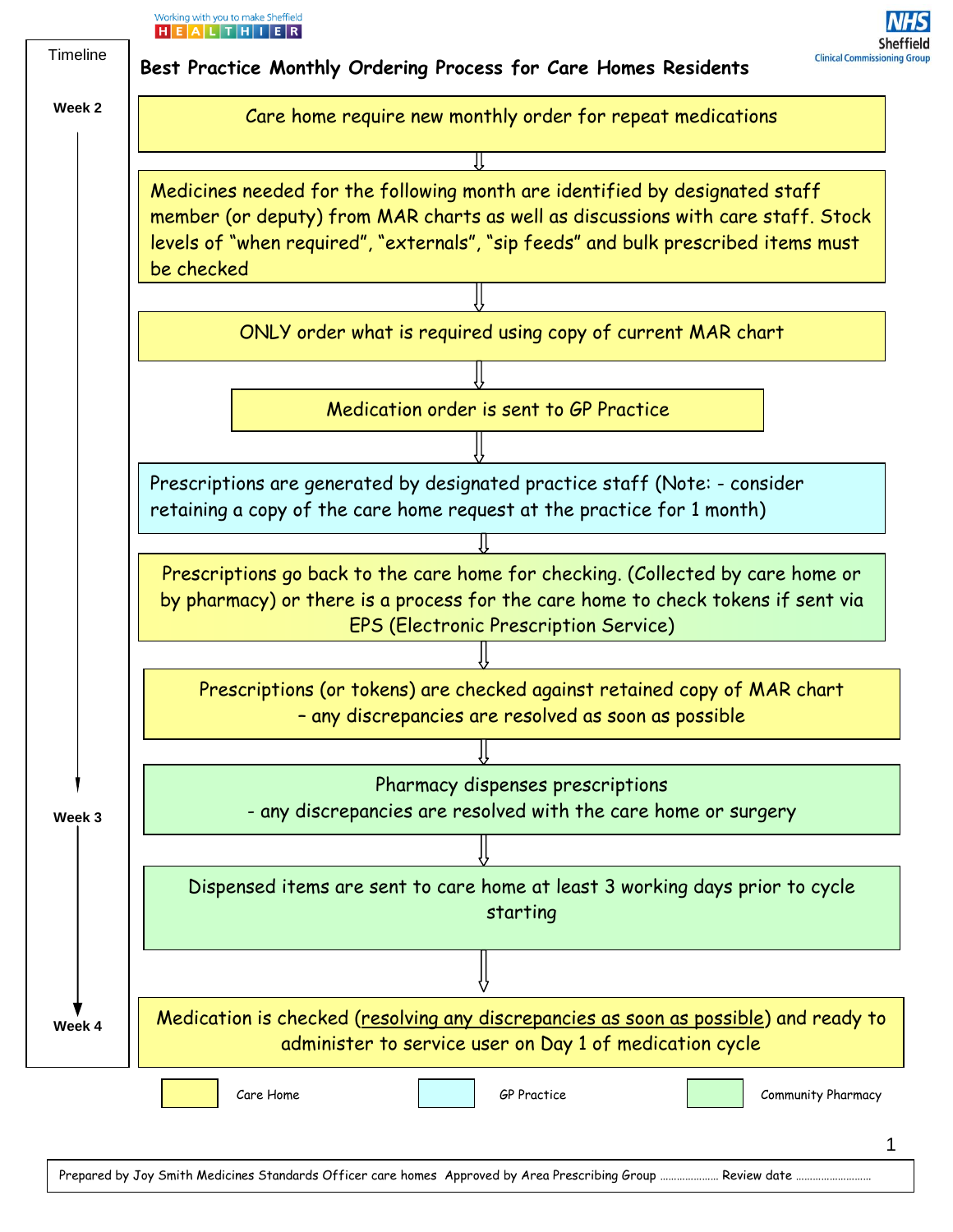## **Best Practice for Monthly Ordering of Medication for care home residents** (see flow chart)

- **Care home requires new monthly order for repeat medications** the ordering cycle starts during week 2 to allow time to complete the checking process and delivery of medication in time for the new monthly cycle to start.
- **Medicines needed for the following month are identified by designated staff member (or deputy) from MAR charts as well as discussions with care staff. Stock levels of "when required", "externals", "sip feeds" and bulk prescribed items must be checked** - Adequate protected time must be given for this task which should take place in a quiet area without disturbance. Designated staff member must be familiar with all aspects of the service user's medication. A competent deputy should be appointed to cover for absence.
- **Where possible, copies of current MAR charts are used to order medication required. ONLY order what is required -** Right hand side (RHS) of prescription received from community pharmacy with previous months order is checked alongside current MAR chart. Additional notes observed (reverse of MAR, carer's notes, etc) for any entries made regarding medication which states reason for omissions/ PRN administration etc/ any other relevant info regarding medication. Account is taken of any hand written alterations on current MAR chart by the prescriber. MAR charts are checked for any changes e.g. doses/medication that has been changed, stopped, newly started.
	- o Advantages of ordering from the MAR chart:
	- $\circ$  a) Reduce the time when ordering by care home avoid duplication of ordering off RHS for the practice and ordering copy for pharmacy;
	- o b) Reduce selection error when ordering by care home;
	- $\circ$  c) facility to highlight to reception staff when medication had stopped/dose change etc;
	- $\circ$  d) Ensure practice computer is up to date by comparing ordering copy of MAR with service users repeat screen – e.g. opportunity to check items are removed from repeat screen that have been discontinued on the MAR;
	- $\circ$  e) The MAR reflects the current prescribed medication regime rather than the right hand side of the prescription which may not.

Note - It is vital that the home keeps a copy of the order

## **Medication order is sent to GP Practice**

 **Prescriptions are generated by designated practice staff (Note:- consider retaining a copy of the**  Care Home request at the practice for 1 month). This will help resolve any subsequent discrepancies-Practice nominates designated receptionist staff to liaise with care home and pharmacy. This person fully understands the ordering process of the care home. Practice keeps a copy of monthly order for one month to refer to if any discrepancies. The reason for not generating a prescription requested is communicated to the care home.

(Offer job shadowing opportunity to gain full understanding of each role). Note- certain items cannot be sent via EPS (e.g. Controlled Drug, the product is not listed in the NHS Dictionary of Medicines and Devices or it has not been entered onto the prescription in a way to be compliant with EPS )